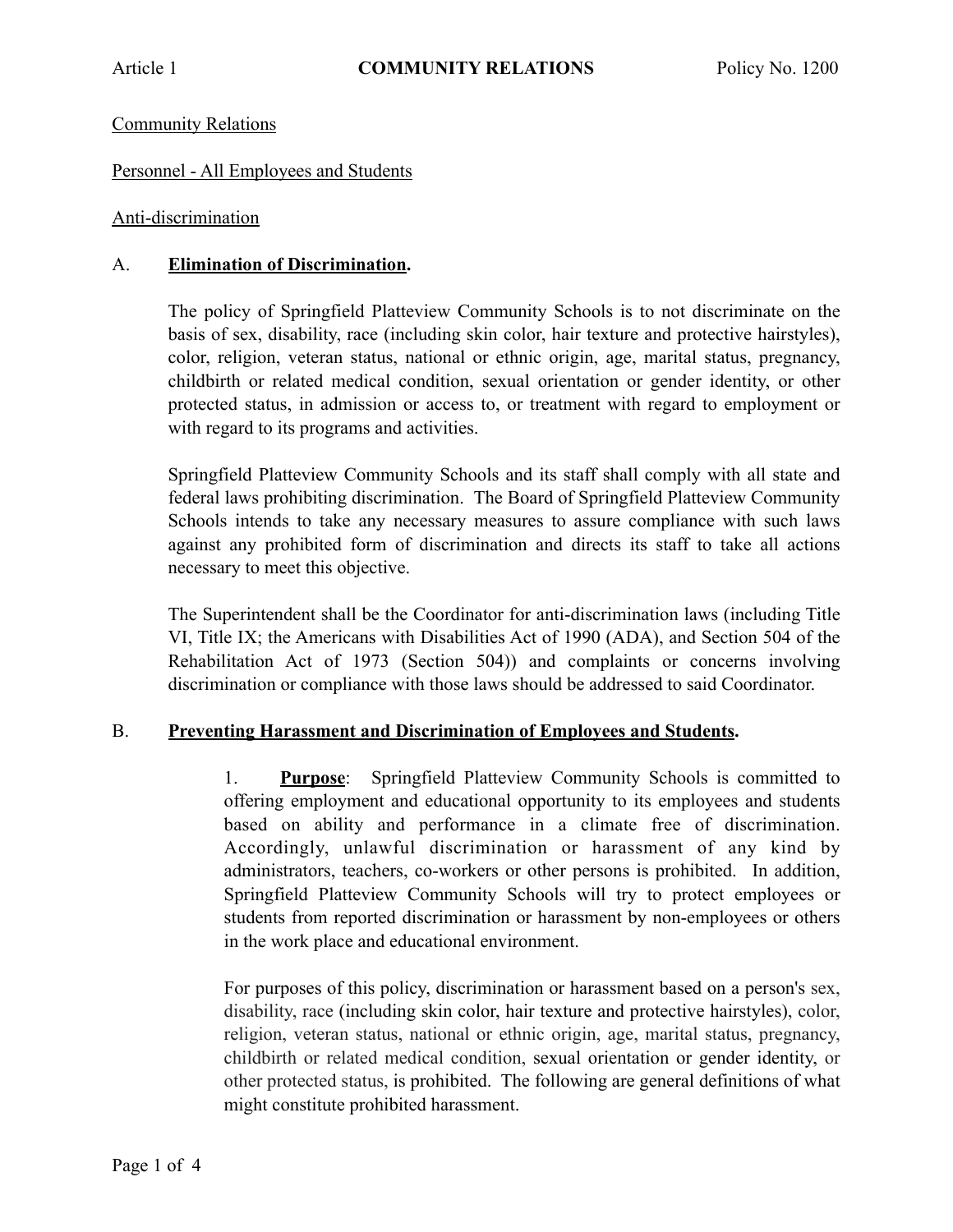- a. In general, ethnic or racial slurs or other verbal or physical conduct relating to a person's sex, disability, race (including skin color, hair texture and protective hairstyles), color, religion, veteran status, national or ethnic origin, age, marital status, pregnancy, childbirth or related medical condition, sexual orientation or gender identity, or other protected status, constitutes harassment when they unreasonably interfere with the person's work performance or create an intimidating work, instructional or educational environment.
- b. Age harassment has been defined by federal regulations as a form of age discrimination. It can consist of demeaning jokes, insults or intimidation based on a person's age.
- c. Sexual harassment has been defined by federal and state regulations as a form of sex discrimination. It can consist of unwelcome sexual advances, requests for sexual favors, or physical or verbal conduct of a sexual nature by supervisors or others in the work place, classroom or educational environment.

Sexual harassment may exist when:

- (a) Supervisors or managers make submission to such conduct either an explicit or implicit term and condition of employment (including hiring, compensation, promotion, or retention);
- (b) Submission to or rejection of such conduct is used by supervisors or managers as a basis for employment related decisions such as promotion, performance evaluation, pay adjustment, discipline, work assignment, etc.
- (c) The conduct has the purpose or effect of unreasonably interfering with an individual's work or educational performance or creating an intimidating, hostile, or offensive working, class room or educational environment.

Sexual harassment may include explicit sexual propositions, sexual innuendo, suggestive comments, sexually oriented "kidding" or "teasing", "practical jokes", jokes about gender-specific traits, foul or obscene language or gestures, displays of foul or obscene printed or visual material, and physical contact, such as patting, pinching or brushing against another's body.

# 2. **Procedures**:

a. Employees or students should initially report all instances of discrimination or harassment to their immediate supervisor or teacher.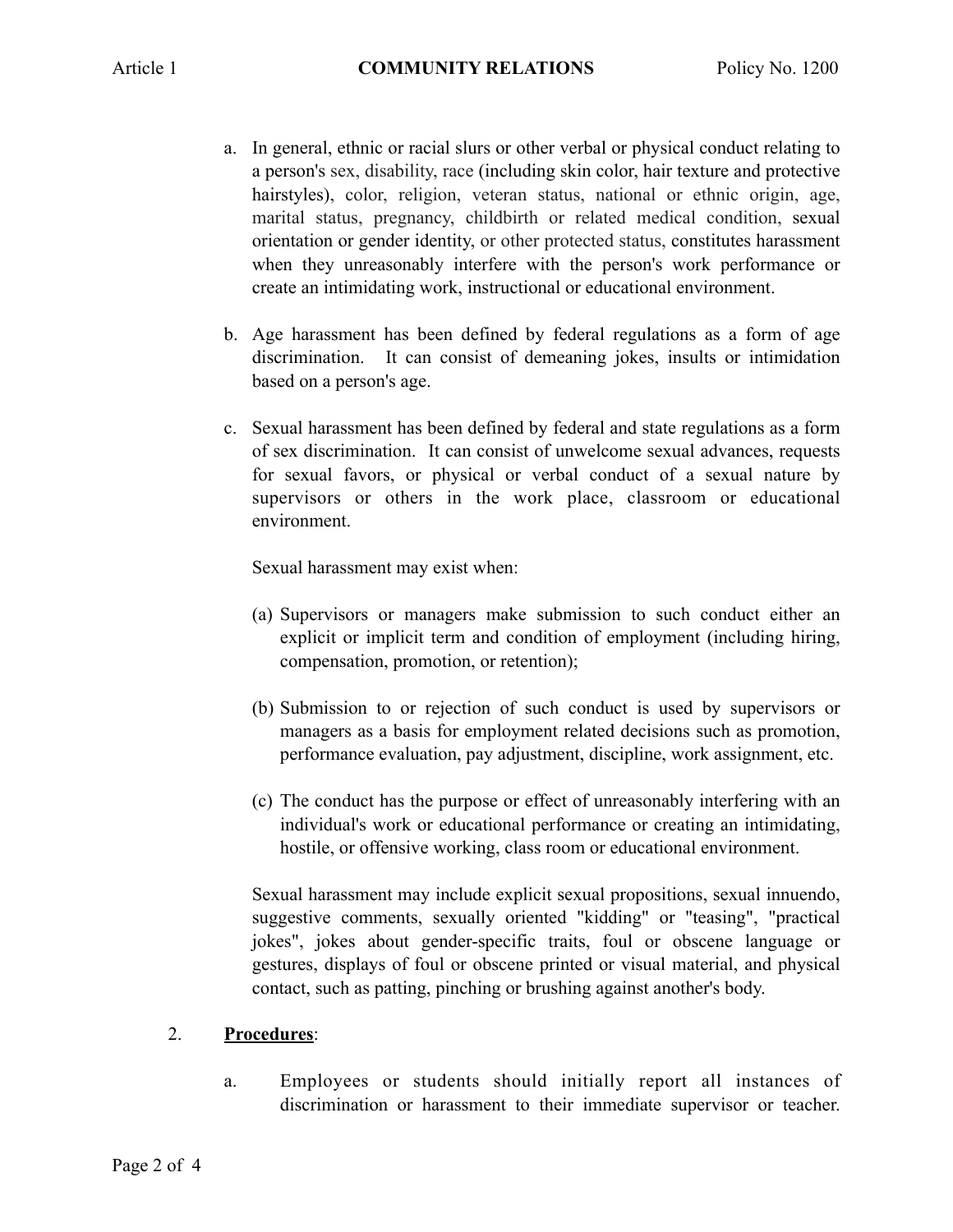However, if the employee or student is uncomfortable in presenting the problem to the supervisor or teacher, or if the supervisor or teacher is the problem, the employee or student is encouraged to go to the next level of supervision.

- b. If the report is not satisfactorily resolved within ten calendar days, or if the discrimination or harassment continues, please report your complaint to the Superintendent of Springfield Platteview Community Schools.
- c. If a satisfactory arrangement cannot be obtained through the Superintendent, the complaint may be processed to the Board of Education.
- d. The person to whom the complaint is made is to thoroughly investigate the complaint and work with the person filing the complaint to seek an appropriate resolution so the discrimination or harassment can be remedied and put to an end.
- e. Complaints of discrimination or harassment will be treated with the utmost confidence, consistent with resolution of the problem.
- f. Based on the results of the investigation, appropriate corrective action, up to and including discharge of offending employees, etc., may be taken.
- g. Under no circumstances will a supervisor or a teacher or the Board threaten or retaliate against a person for alleging discrimination or harassment.

Legal Reference: Title VI, 42 U.S.C. Sec. 2000d, Title VII, 42 U.S.C. Sec. 2000e, Title IX; 20 U.S.C. Sec. 1681, and the Nebraska Fair Employment Practices Act, Neb. Rev. Stat. Sec. 48-1101 et seq. Age Discrimination in Employment Act (ADEA), the Older Workers